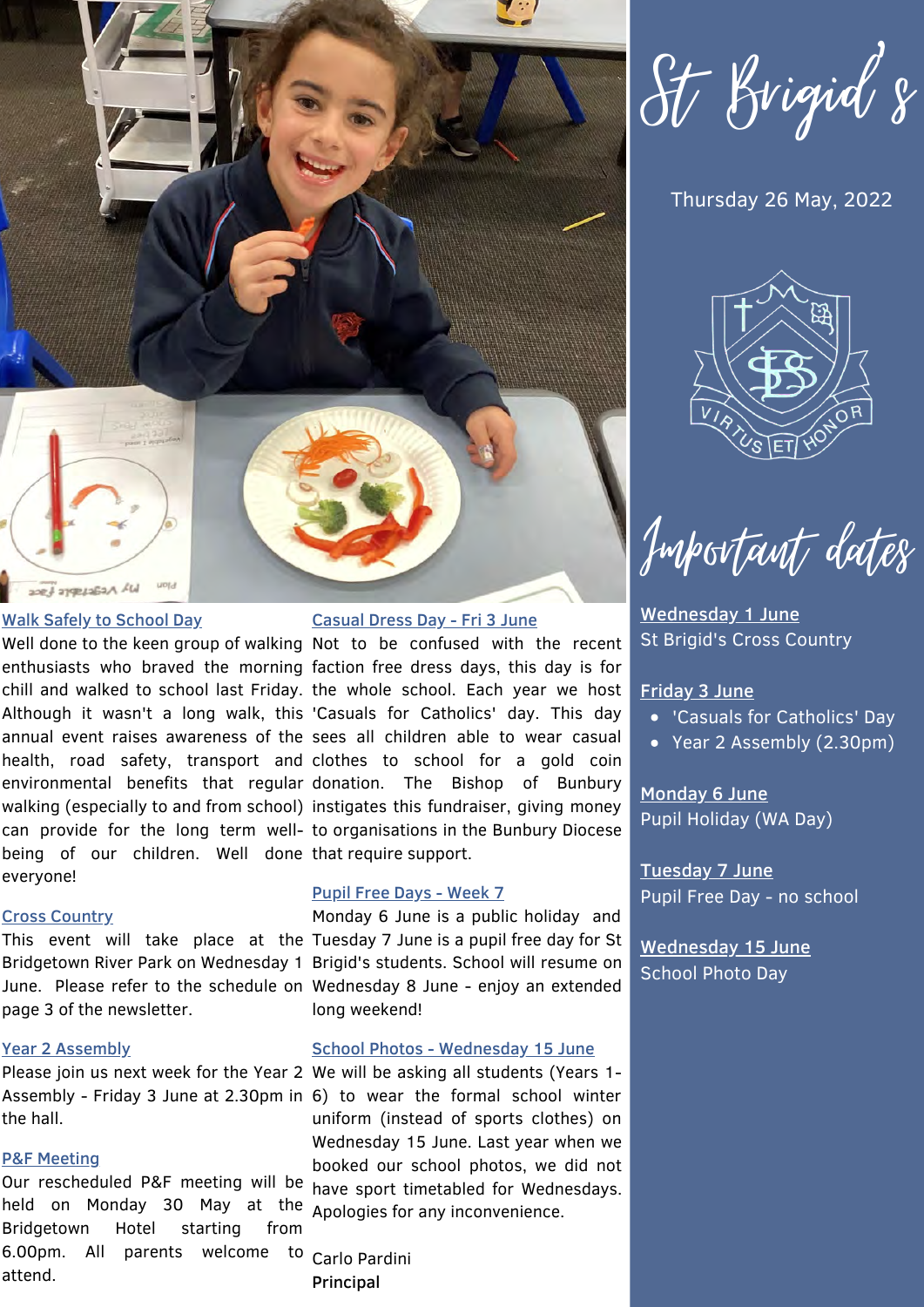#### Creative Crew 2022

Last year, you may remember a group of students representing our school at the Creative Edge Competition. This will occur again in 2022! However, due to COVID restrictions and the separation of classes earlier this year, we are only targeting our Year 6 class for this competition. The 'Creative Crew' for 2022 will be made up entirely from our student leaders (Year 6) who will work with Mrs Muir at various sessions during the week. We look forward to hearing about the exciting challenges they have coming their way. Families whose children are involved were sent a letter this week to outline some important dates.

#### National Simultaneous Reading Day

Yesterday, our early years students took part in National Simultaneous Reading Day. We joined in with millions of other children around Australia to read the picture book "Family Tree" by Josh Pyke. Why not ask your child what the story was about. Thank you Mrs Corrigan for purchasing a copy of this book for our library.

### **Walk Safely to School Day**





Canteen Roster

| Date        | Volunteer                                |
|-------------|------------------------------------------|
| Tue 31 May  | Nadene Weaver<br>Morgan Mills (cake)     |
| Fri 3 June  | Simone Sanzone<br>Shell Stayt (cake)     |
| Fri 10 June | Susanna Caminschi<br>Tomica Terry (cake) |

### **Pre-Primary & Year 1 activities**







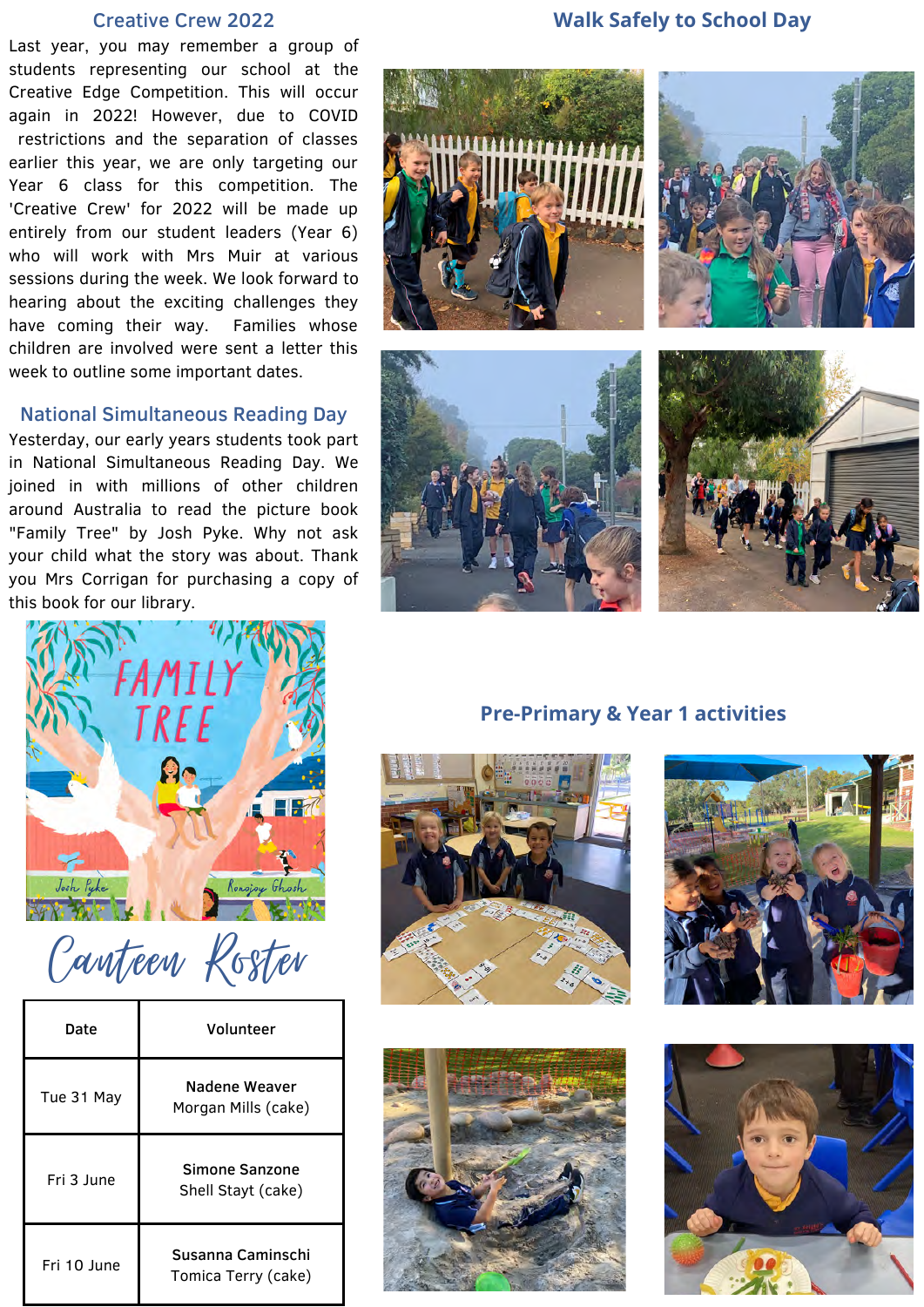Cross Country Schedule

# Wednesday 1st June

# Pre-primary & Year 1

Depart St Brigid's @ 11:00am Walk track @ 11:15am *Race commences @ 11:30am* Return to St Brigid's @ 12:15pm

### Year 2

Depart St Brigid's @ 11:30am Walk track @ 11:45am *Race commences @ 12:00pm* Return to St Brigid's @ 12:45pm

# Year 3 & 4

Depart St Brigid's @ 12:50pm earlier *Race commences @ 1:15pm earlier* Return to St Brigid's @ 2:00pm earlier

## Year 5 & 6

Depart St Brigid's @ 1:15pm *Race commences @ 1:35pm* Return to St Brigid's @ 2:20pm

\*All races start at the lower carpark and run over the boardwalk and along river walk.